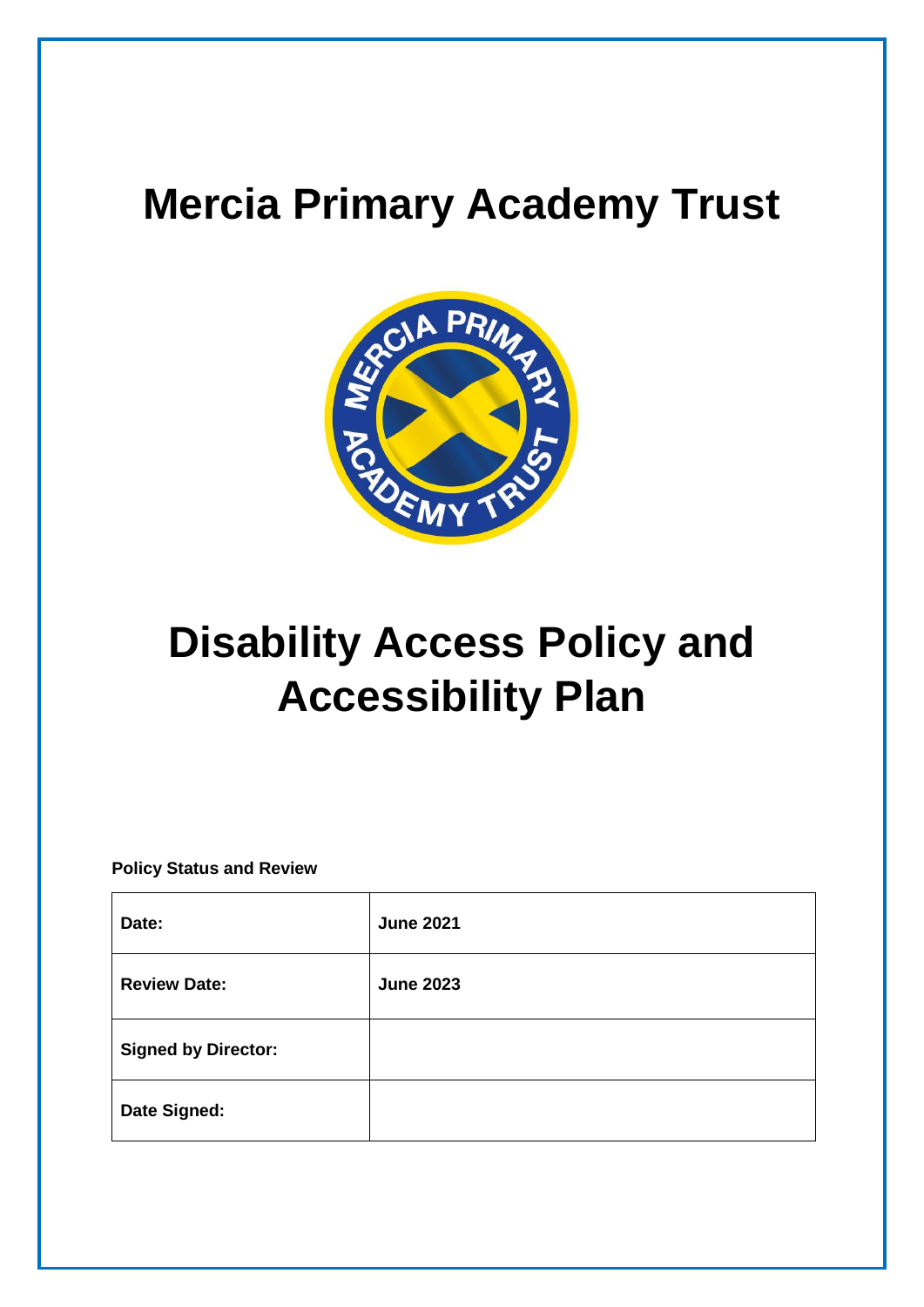This plan is drawn up to implement Academy duty for disabled access. The plan is written in accordance with the DfE's guidance publication 'Accessible Schools'. It has evolved through consultation with members of our school community.

The policy applies to both in school and extended provision.

#### **Definition of Disability**

The Equality Act 2010 defines disability as follows: -

'A person has a disability if he/she has a physical or mental impairment that has a substantial and long-term effect on his or her ability to carry out normal day to day activities'

Note not all people with a disability will have Special Educational Needs and not all Special Educational Needs will be classed as having a disability.

**The Trust aims** to identify and remove the barriers to learning that particular groups of children, young people and adults may face in becoming included, valued, self-confident and achieving learners within and beyond their local community.

### **Key Responsibilities**

- To draw up an Accessibility Plan, share it annually with the school community and update it every three years.
- To report annually to Governors on the impact of the plan, progress made and any changes needed.
- To ensure no person with disabilities is treated less favourably.
- To take all reasonable steps to avoid putting people with disabilities at a substantial disadvantage.
- To facilitate equal access to all aspects of the school community for parent'/carers.
- To seek the opinions of all stake holders in the consultation process in drawing up the plan and keep them informed of developments.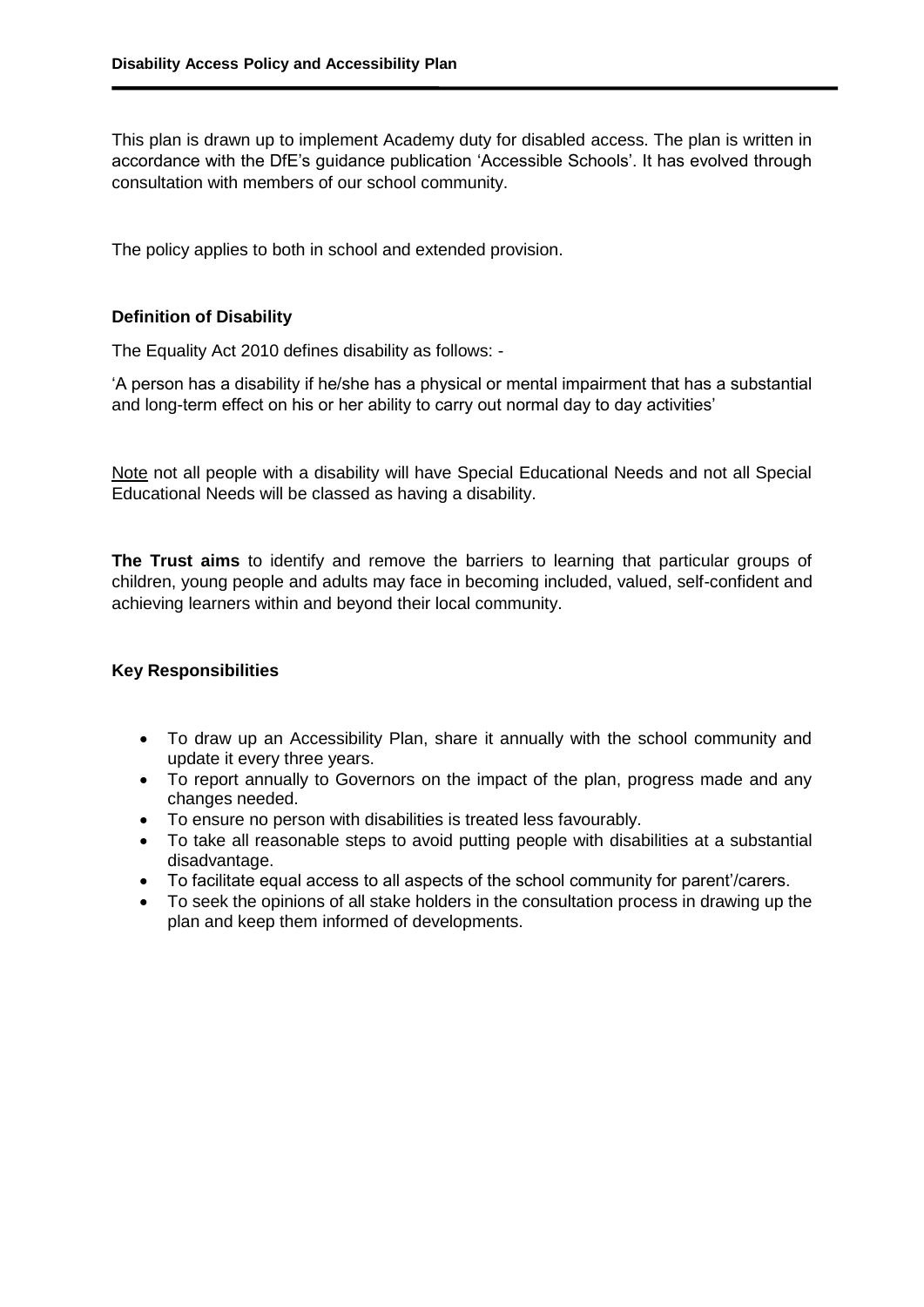# **Accessibility Plan**

The Trust will undertake to meet these responsibilities by developing the following areas:

#### **Access to the Curriculum and Extended Activities**

- To undertake an assessment of the curriculum on a regular basis and use this information to better the curriculum to pupil requirements, modify tasks, provide resources and ensure support as appropriate.
- To create a challenging curriculum where suitable learning challenges are set and progress of individual achievements can be assessed.
- To seek and follow the advice of outside agencies and the LA.
- To support extended hours' provision to enable them to support our principles with regard to equal access and encourage all children to attend.
- Support children with English as a second language by bring in outside agencies who can help with bi-lingual assistants, translation services, initial assessment sessions and in-service training for staff.

### **Access to the Physical Environment**

- To audit existing facilities and identify possible improvements needed to make the school more accessible to people with disabilities.
- To consider how different impairments can be best catered for in the school environment.
- Consider ways of providing suitable aids and resources to meet these needs.
- To follow advice from the LA, outside agencies and other schools

### **Access to Information**

- To look at the way we inform and to improve accessibility where appropriate
- To work with other schools, LA and external agencies to source materials at an appropriate cost if possible.
- Include parents and pupils in the choice of the most suitable media for the person with disabilities.

### **Evaluation of the Plan**

In accordance with DCSF guidance this plan will be reviewed annually for its impact. Every three years the plan will be fully updated and all stakeholders will be encouraged to take part.